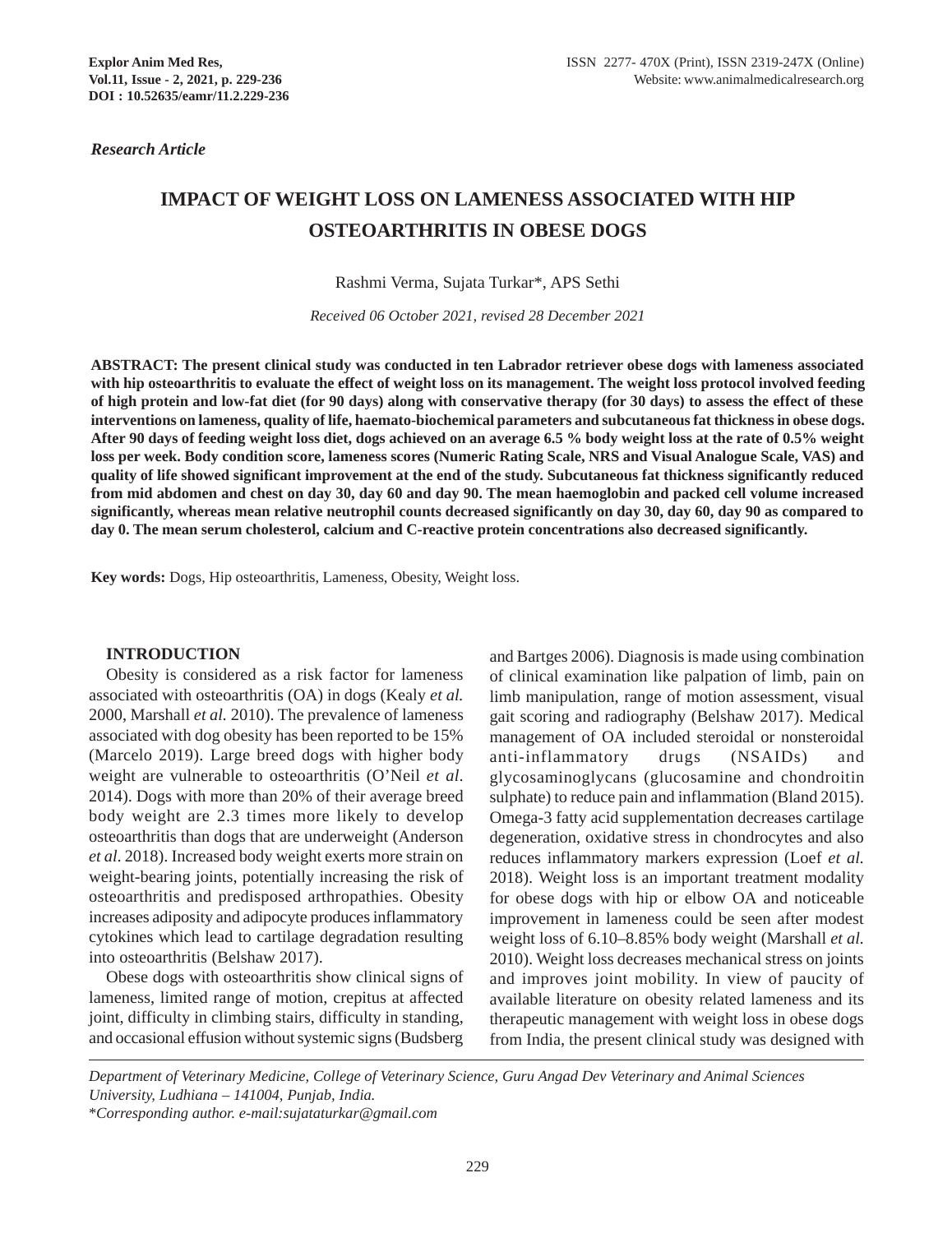the aim to evaluate the effects of nutritional interventions in overweight and obese dogs with osteoarthritis.

# **MATERIALS AND METHODS Animal selection**

Ten obese Labrador Retriever dogs with lameness diagnosed for hip osteoarthritis by clinical signs and hip joint radiography in the Department of Veterinary Medicine at Multispecialty Veterinary Hospital of Guru Angad Dev Veterinary and Animal Sciences University, Ludhiana were selected for weight loss programme after taking consent of the owners. Detailed anamnesis and thorough clinical examination of obese dogs was done using standard clinical protocols. In case of hind limb lameness, diagnosis of hip osteoarthritis was made based on radiographic examination of ventro-dorsal view of pelvis and lateral view of affected limb. The lame obese dogs  $(N=10)$  with BCS 4 and 5 diagnosed for hip osteoarthritis were fed with prescribed weight loss diet for 90 days along with conservative therapy for 30 days. The cases were followed up at 30, 60 and 90 days interval and all parameters such as BCS, body weight, muscle condition score, lameness score (NRS and VAS), quality of life, haemato-biochemical analysis and subcutaneous fat thickness were recorded as per following methods:

**Body Condition Score (BCS):** BCS was assigned to dogs by 5-point scale of Laflamme (1997) and graded as 1- thin, 2- underweight, 3 - ideal, 4 - overweight, 5- obese.

**Body weight:** The body weight was measured by using same electronic weighing System (Metis) throughout the study period.

**Muscle Condition Score (MCS):** MCS was scored subjectively using 4-point system of Michel *et al.* 2011 (0 - severe muscle wasting, 1 - moderate muscle wasting, 2 - mild muscle wasting, 3 - normal muscle mass).

 **Lameness score:** Lameness was scored subjectively using NRS (0 - clinically sound, 1 - barely detectable, 2 mild lameness, 3 - moderate lameness, 4 - severe lameness, 5 - could not be more lame). For Visual Analogue Scale,a 100 mm long horizontal bar was labeled with "clinically sound" (0) at one end and "could not be more lame" (100) at the other end (Marshall *et al.* 2010). The observer made a mark on the VAS that best represented the lameness in obese dogs.

**Haemato-biochemical analysis:** For complete haematological analysis, 2ml of blood was collected in sodium EDTA coated vials. A fully Automatic Laser Based Hematology Analyser (ADVIA ® 2120 Hematology system, Siemens Healthcare diagnostics Inc, USA) was used for estimation of haemoglobin (Hb, g/ dl), total leucocyte count (TLC, mL-1), total erythrocyte

count (TEC, x10<sup>6</sup>mL<sup>-1</sup>), packed cell volume (PCV, %) and platelet count  $(x10<sup>3</sup>m<sub>L</sub><sup>-1</sup>)$ . Differential leukocyte count (DLC) was done manually using blood smear stained with Giemsa stain (Jain, 1986) and Erythrocyte Sedimentation Rate (ESR) was determined using Westergren method.

Biochemical analysis was performed in serum samples collected and stored at -20°C. Vitros DT 350 Chemistry system (Ortho Clinical Diagnostics, Johnson and Johnson Company) was used for estimation of biochemical parameters including Alanine Aminotransferase (ALT, U/ L), Alkaline Phosphatase (ALKP, U/L), Blood Urea Nitrogen (BUN, mg/dl), Creatinine (Cr, mg/dl), Creatinine Kinase (CK, mg/dl), Calcium (Ca, mg/dl), Phosphorus (P, mg/dl), C- Reactive Protein (CRP) (U/ L), Cholesterol (mg/dl), Triglycerides (mg/dl) and High Density Lipoprotein Cholesterol (HDL, mg/dl), Low

**Table 1. Quality of life score in dogs with lameness.**

| <b>Question</b>               | Score                                                   |  |  |  |  |
|-------------------------------|---------------------------------------------------------|--|--|--|--|
| Appetite                      | 1(Good)                                                 |  |  |  |  |
|                               | $2$ (Poor)                                              |  |  |  |  |
|                               | 3(No)                                                   |  |  |  |  |
| Water intake                  | 1 (Adequate)                                            |  |  |  |  |
|                               | $2$ (Poor)                                              |  |  |  |  |
|                               | 3 (Dehydrated)                                          |  |  |  |  |
| Elimination                   | 1 (Normal)                                              |  |  |  |  |
| (Urination and<br>Defecation) | 2 (Reduced)                                             |  |  |  |  |
|                               | 3 (None)                                                |  |  |  |  |
| Pain                          | 1 (No pain)                                             |  |  |  |  |
|                               | 2 (Feels pain while getting up<br>&climbing stairs)     |  |  |  |  |
|                               | 3 (Feels pain while walking)                            |  |  |  |  |
| Mobility                      | 1(Good)                                                 |  |  |  |  |
|                               | 2 (Gets tired easily & limps while<br>walking/lameness) |  |  |  |  |
|                               | 3 (Recumbent)                                           |  |  |  |  |
| Interaction                   | 1 (Interacts normally)                                  |  |  |  |  |
|                               | 2 (Some interaction)                                    |  |  |  |  |
|                               | 3 (Lies in one corner alone)                            |  |  |  |  |
| Favourite things              | 1 (Normal)                                              |  |  |  |  |
|                               | 2 (Decreased)                                           |  |  |  |  |
|                               | 3 (No interest)                                         |  |  |  |  |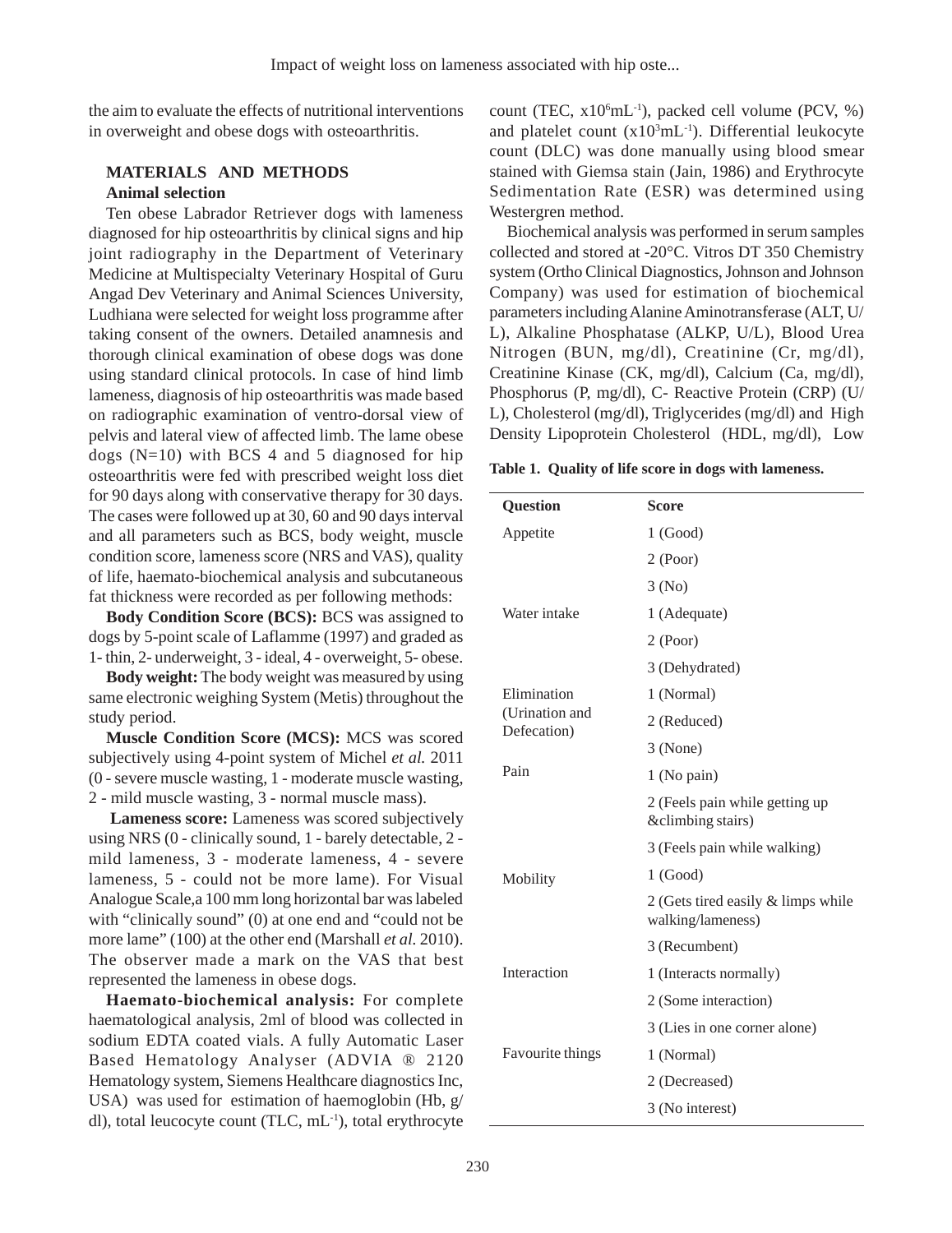Density Lipoprotein Cholesterol (LDL, mg/dl) and Very Low Density Lipoprotein Cholesterol (VLDL, mg/dl) were calculated using Friedewald formula (Friedewald 1972):

VLDL= Triglyceride / 5 LDL= Total Cholesterol- (HDL + VLDL) Fibrinogen was determined by heat precipitation method (Schalm 1980).

# **a. Ultrasonographic subcutaneous fat thickness assessment**

Subcutaneous fat thickness (SFT) was measured by ultrasound from six anatomical sites i.e.  $9<sup>th</sup> ICS$ , abdomen, thigh, lumbar, chest and mid-abdomen using General Electric ultrasound scanner Logiq P5 equipped with a multifrequency linear transducer. Coupling medium used was ethanol and ultrasound gel.

### **b. Quality of life**

Quality of life was assessed using prepared questionnaire on day 0 and after weight loss on day 90 for 10 obese dogs with lameness. The score up to 7 was graded as acceptable, 8-14 for moderate quality of life and 15-21 for poor quality of life.

## **Proximate analysis of diet and feeding of weight loss diet**

Proximate analysis of pre-weight loss diets fed by owners and prescribed diet was done by standard methods given by Bureau of Indian Standards (1990) to determine crude protein, crude fibre, ether extract, total ash and nitrogen free extract on dry matter basis. The prescribed weight loss diet contains 14.027% crude protein, 5.428% crude fibre, 3.62% ether extract, 1.4405% total ash and 75.48% nitrogen free extract. The weight loss diet was fed to all ten obese dogs with only 60% of their maintenance energy requirement (NRC 1985). The calculated amount of feed was either given once a day or same amount divided into twice a day, based on the preference of food frequency of the animals. During

weight loss period snacks, treats or extra food were not fed to dogs. Omega-3 fatty acids, vitamins and calcium were also supplemented with weight loss programme.

### **Conservative therapy**

Conservative therapy included non-steroidal antiinflammatory drugs (NSAIDS) Carprofen (Trade name-Carodyl) @ 4 mg/kg orally once a day along with Antacids-Ranitidine (Trade name - Aciloc) @ 2mg/kg orally once a day for 7 days, Glucosamine sulphate and Chondroitin sulphate (Trade name- Tiptose hip and joint) @ 25-50mg/kg and 15-40mg/kg, respectively orally once a day for 30 days.

#### **Statistical analysis**

The statistical analysis was performed using MedCalc version 20.009 computer software and one way ANOVA was done for body weight, BCS, MCS, NRS, VAS, haemato-biochemical and subcutaneous fat thickness to test significance of mean values of parameters between follow-ups. Paired t-test was applied to compare quality of life before and after weight loss treatment.

#### **RESULTS AND DISCUSSION**

## **Comparison of composition of prescribed and preweight loss diets**

The prescribed weight loss diet contained higher crude protein (14.027%), crude fibre (5.43%) and lower ether extract (3.62%), total ash (1.44%), and nitrogen free extract (NFE) (75.48%) as compared to the pre-weight loss diets (Table 2). High protein and high fibre diet have few calories and increase satiety and thermogenesis which resulted in four times more fat mass loss (Weber *et al.* 2007, German *et al.* 2010). Yamka *et al.* (2007) observed that diet with increased levels of amino acid and crude protein helps in maintaining lean muscle mass during weight loss and low total dietary fibre but high soluble fibre resulted in losing body fat at faster rate. Brooks *et al.* (2014) also suggested that therapeutic diets having higher protein, vitamins, fibre, moisture and low fat reduces calorie density and hence, more effectively help

**Table 2. Composition of pre-weight loss diets and prescribed weight loss diet on dry matter basis.**

| <b>Parameter</b>                                   | Crude Protein $(\% )$ Crude Fibre $(\% )$ |                              | Ether Extract $(\% )$ Total Ash $(\% )$ N.F.E. $(\% )$ |                   |                    |
|----------------------------------------------------|-------------------------------------------|------------------------------|--------------------------------------------------------|-------------------|--------------------|
| Pre-weight loss diet $(n=10)$<br>(Mean $\pm$ S.E.) | $2.38 \pm 0.31$ <sup>a</sup>              | $2.10 \pm 0.25$ <sup>a</sup> | $11.85 \pm 1.84^b$                                     | $3.08 \pm 0.31^b$ | $80.58 \pm 2.03^b$ |
| Prescribed Weight Loss diet                        | 14.027                                    | 5.428                        | 3.62                                                   | 1.4405            | 75.4845            |

Values with superscript letter "a" is lower than prescribed weight loss diet and "b" is higher than prescribed weight loss diet.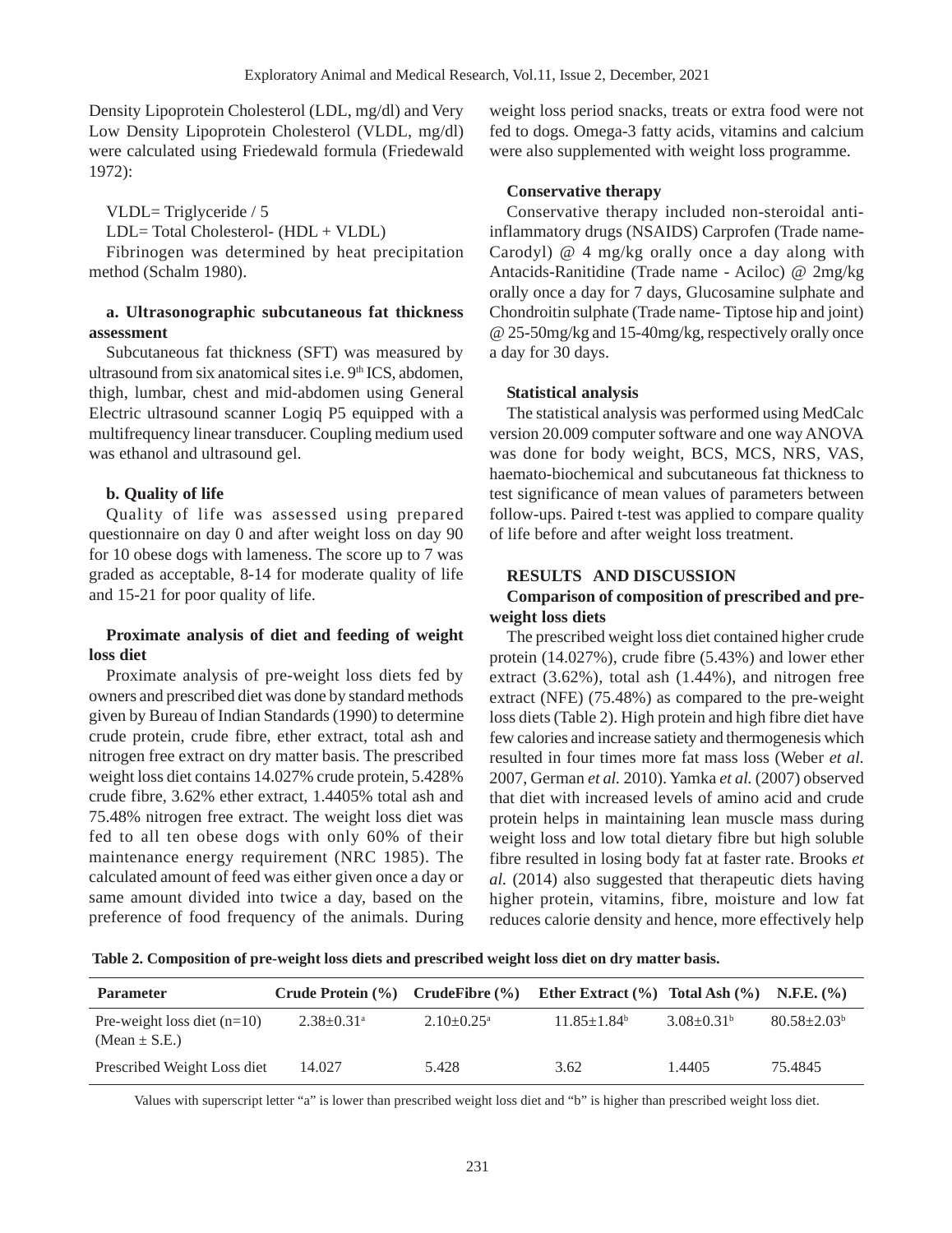in weight loss of dogs than simply restricting the amounts of over-the-counter diets. Marcelo (2019) also reported that high protein low fat diet helped in reducing weight in healthy overweight and obese dogs. The nutritional composition of diet given to dogs consisted of 21.45% crude protein, 6.35% crude fibre, 2.2% fat, 3.92% ash and 66.09% NFE.

### **Effect of weight loss on quality of life**

Before weight loss treatment 6/10 (60%) obese lame dogs had poor quality of life and 4/10 (40%) had moderate quality of life. After weight loss treatment, 7/10 (70%) had moderate quality of life and 3/10 (30%) had acceptable quality of life score (Table 3). Quality of life score showed highly significant (p≤0.0001) improvement after weight loss treatment (Table 4). Wiseman-Orr *et al.* (2004) observed that chronic pain associated with chronic degenerative joint disease in dogs which limits physical activity had adverse impact on quality of life. Increased physical activity, mental alertness, and decreased pain score are associated with weight loss and helped in improving quality of life in obese dogs (German *et al.* 2012).

# **Effect of weight loss on body weight, BCS, MCS, NRS and VAS**

In this study, an average of 6.5 % body weight loss was recorded, with weekly weight loss at the rate of 0.5%. When compared to day 0, there was a significant ( $p \le 0.05$ ) decrease in body weight on day 30, day 60, and day 90. There was significant reduction  $(p \le 0.01)$  in BCS on day 30, day 60, and day 90 as compared to day 0. When comparing day 0 to day 30, day 60, and day 90, MCS showed significant (p≤0.01) decrease. NRS showed a significant (p≤0.01) improvement on day 30, day 60, and day 90 as compared to day 0. After comparing day30, day 60, and day 90 of weight loss to day 0 of weight loss, VAS showed a significant (p≤0.001) difference (Table 5).

According to American Animal Hospital Association

**Table 3. Comparison of quality of life before and after weight loss treatment in overweight and obese dogs with lameness (N=10).**

| SI.<br>No. | <b>Quality of life</b> | <b>Before</b> | After     |
|------------|------------------------|---------------|-----------|
| 1.         | Poor (Score 21)        | $6(60\%)$     | $0(00\%)$ |
| 2.         | Moderate (Score 14)    | $4(40\%)$     | 7(70%)    |
| 3.         | Acceptable (Score 7)   | $0(00\%)$     | $3(30\%)$ |

**Table 4. Effect of conservative therapy along with weight loss diet on quality of life of obese dogs with lameness (Mean ± SE, N=10).**

| treatment                          | treatment                              | p-value                |
|------------------------------------|----------------------------------------|------------------------|
| Quality of life $18.20 \pm 1.14^b$ | $11.90 \pm 1.07^{\text{a}} \le 0.0001$ |                        |
|                                    |                                        | After<br><b>Before</b> |

Values with superscript letter "a" is lower than values with superscript letter "b".

(AAHA) weight management guidelines, 1-2 % weight loss /week is considered appropriate to achieve significant body weight loss (Brooks *et al.* 2014). In the present study, desired body weight loss rate per week could not be achieved, which might be either due to non-compliance of owner, small sample size or uncontrolled clinical study type and the dogs included in this study were Labradors which need greater energy restriction to achieve weight loss (Bissot *et al.* 2006).Christmann *et al.* (2015) also discovered that dogs fed with weight loss diet for 6 months, had a considerable reduction in body weight (14.5%), BCS, and body fat index. They lost 0.7 percent of their body weight each week. There was a substantial reduction in muscle condition score in dogs, as compared to MCS at the beginning of this study. This could be due to the fact that obese dogs had expanded muscle mass, which reduced with weight loss. Similarly, MCS was also decreased during weight loss period in the current study.

The possible reason for improvement in lameness score with weight loss could be reduction in weight that causes less joint loading (Aaboe *et al.* 2011) and which improved mobility (Pettitt and German 2015). Another reason could be that obesity leads to accumulation of adipocytes which are responsible for increased production of inflammatory cytokines and contributes to cartilage damage (Belshaw 2017) and with weight loss, adipocytes decreases and result in decreased levels of inflammatory cytokines and leads to improvement in lameness.

#### **Effect of weight loss on subcutaneous fat thickness**

On day 30, day 60, and day 90, there was a significant decrease in SFT in the mid-abdomen (p≤0.05) and chest ( $p \le 0.01$ ). SFT of abdomen,  $9<sup>th</sup>$  intercostal space, lumbar and thigh decreased insignificantly from day 0 (Table 6).

Payan-Carreira *et al.* (2016) and Preet (2018) used ultrasound to measure subcutaneous fat thickness in dogs at different anatomical sites and found that lumbar, abdomen, chest, thigh, flank and thigh had significant correlation with subcutaneous fat thickness. Marcelo (2019) observed reduction in SFT from six anatomical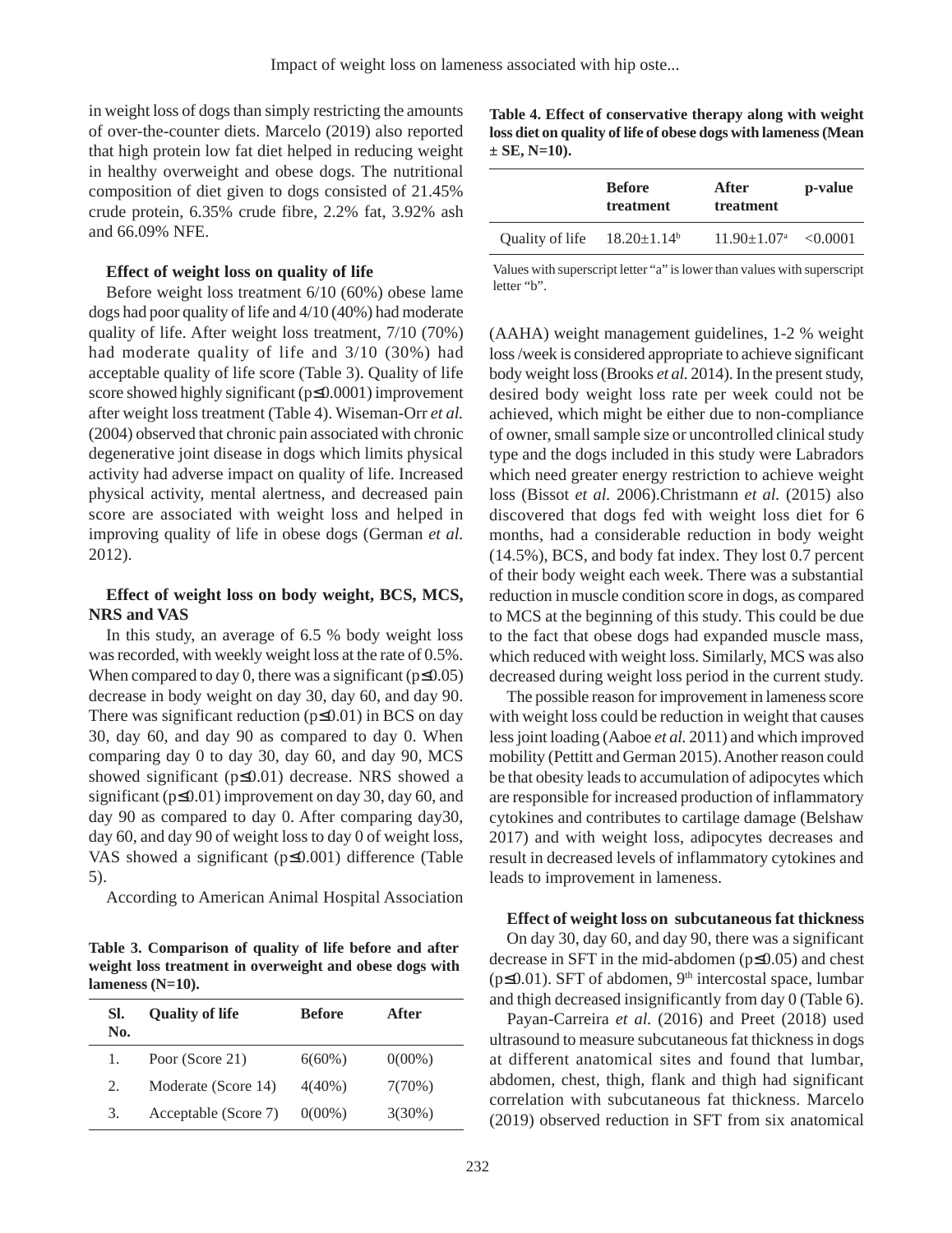|             | Day 0<br>$(Mean \pm SD)$ | Day $30$<br>$(Mean \pm SD)$ | Day $60$<br>$(Mean \pm SD)$ | Day 90<br>$(Mean \pm SD)$ | p value<br>$(\infty = 0.05)$ |
|-------------|--------------------------|-----------------------------|-----------------------------|---------------------------|------------------------------|
| Weight (kg) | $47.4 + 2.39$            | $46.25 \pm 2.40^*$          | $45.00 \pm 2.41*$           | $44.13 + 2.43*$           | 0.024                        |
| <b>BCS</b>  | $4.40 \pm 0.46$          | $4.35 \pm 0.53**$           | $3.90 \pm 0.46$ **          | $3.70 \pm 0.42**$         | 0.004                        |
| <b>MCS</b>  | $2.10+0.57$              | $2.10\pm0.57**$             | $1.45 \pm 0.79**$           | $1.25 \pm 0.63**$         | 0.008                        |
| <b>NRS</b>  | $3.30\pm0.82$            | $2.80 + 1.03**$             | $2.20 \pm 0.92**$           | $1.80 + 1.03**$           | 0.007                        |
| <b>VAS</b>  | $68.00 \pm 10.32$        | $56.00 \pm 9.67$ ***        | $49.00 + 8.75$ ***          | $42.00 \pm 12.29$ ***     | < 0.001                      |

**Table 5. Effect of weight loss diet on body weight, BCS, MCS, NRS and VAS of obese dogs with hip osteoarthritis.**

Values with superscript "asterisk (\*)" differ (p≤0.05) from day 0 of treatment.

Values with superscript "asterisk (\*\*)" differ (p≤0.01) from day 0 of treatment.

Values with superscript "asterisk (\*\*\*)" differ (p≤0.001) from day 0 of treatment.

| Table 6. Effect of weight loss on subcutaneous fat thickness in obese dogs diagnosed with hip osteoarthritis. |  |  |  |  |
|---------------------------------------------------------------------------------------------------------------|--|--|--|--|
|                                                                                                               |  |  |  |  |

| <b>Anatomical sites</b><br>(in cm) | $\bf{D}$ av $\bf{0}$<br>$(Mean \pm SD)$ | Day $30$<br>$(Mean \pm SD)$ | Day $60$<br>$(Mean \pm SD)$ | Day 90<br>$(Mean \pm SD)$ | p value |
|------------------------------------|-----------------------------------------|-----------------------------|-----------------------------|---------------------------|---------|
| Abdomen                            | $0.96 \pm 0.31$                         | $0.87 \pm 0.28$             | $0.78 \pm 0.24$             | $0.67+0.18$               | 0.094   |
| Mid abdomen                        | $0.77+0.22$                             | $0.69 \pm 0.18*$            | $0.62+0.16*$                | $0.54+0.15*$              | 0.046   |
| 9ICS (flank)                       | $1.40+0.67$                             | $1.11 \pm 0.49$             | $0.91 \pm 0.47$             | $0.81 \pm 0.43$           | 0.071   |
| Lumbar                             | $2.82 \pm 1.42$                         | $2.54 \pm 1.41$             | $2.26 \pm 1.39$             | $1.93 \pm 1.25$           | 0.511   |
| Thigh                              | $0.57 \pm 0.26$                         | $0.50+0.23$                 | $0.40 \pm 0.23$             | $0.35+0.23$               | 0.163   |
| Chest                              | $1.90+0.67$                             | $1.54 \pm 0.55**$           | $1.30 \pm 0.48**$           | $1.07 \pm 0.46**$         | 0.011   |

Values with superscript "asterisk (\*)" differ (p≤0.05) from day 0 of treatment.

Values with superscript "asterisk (\*\*)" differ (p≤0.01) from day 0 of treatment.

sites i.e., abdomen, mid abdomen, 9<sup>th</sup> inter-costal space, lumbar, thigh and chest in obese dogs during the weight loss study.

# **Haemato-biochemical changes during weight loss protocols**

There was significant increase in mean haemoglobin values ( $p \le 0.05$ ) and PCV ( $p \le 0.01$ ) and significantly decrease in relative neutrophil count ( $(p \le 0.01)$ ) on day 30, day 60, and day 90 as compared to day 0. The mean TLC value revealed a non-significant decline on day 30, day 60 and day 90 (Table 7). In the current study, significant increase in haemoglobin, PCV and significant decrease in neutrophil count were seen during the weight loss period, which could be attributable to the reduction in fat deposition and low-grade chronic inflammation linked to obesity and osteoarthritis (Rafaj *et al.* 2016). Marcelo (2019) did not find any significant changes in haematological parameters of healthy overweight dogs during the weight loss study.

The serum cholesterol, calcium and CRP concentrations showed significant (p=0.01) decrease on day 30, day 60, and day 90 compared to day 0, whereas mean serum ALT, alkaline phosphatase, creatinine kinase, and LDL concentrations were non-significantly lower on day 30, day 60, and day 90 compared to day 0 (Table 8).Canine obesity is characterized by increased plasma cholesterol, triglyceride, HDL, VLDL and LDL concentrations and these levels could be decreased by feeding high protein and low energy dry diet (Jeusette *et al.* 2005). With weight loss, there is a considerable decrease in blood cholesterol, triglyceride, leptin, ALKP, and phosphorus concentrations in overweight dogs, which helps to improve obesity and obesity-related diseases such arthritis by reducing joint loading (Yamka *et al.* 2006, Yamka *et al.* 2007). Pena *et al.* (2014) and Xenoulis *et al.* (2020) also found that obese dogs fed with a low-fat high fibre diet had lower levels of ALT, ALKP, total cholesterol, triglyceride, glucose and blood pressure at the end of the weight loss programme.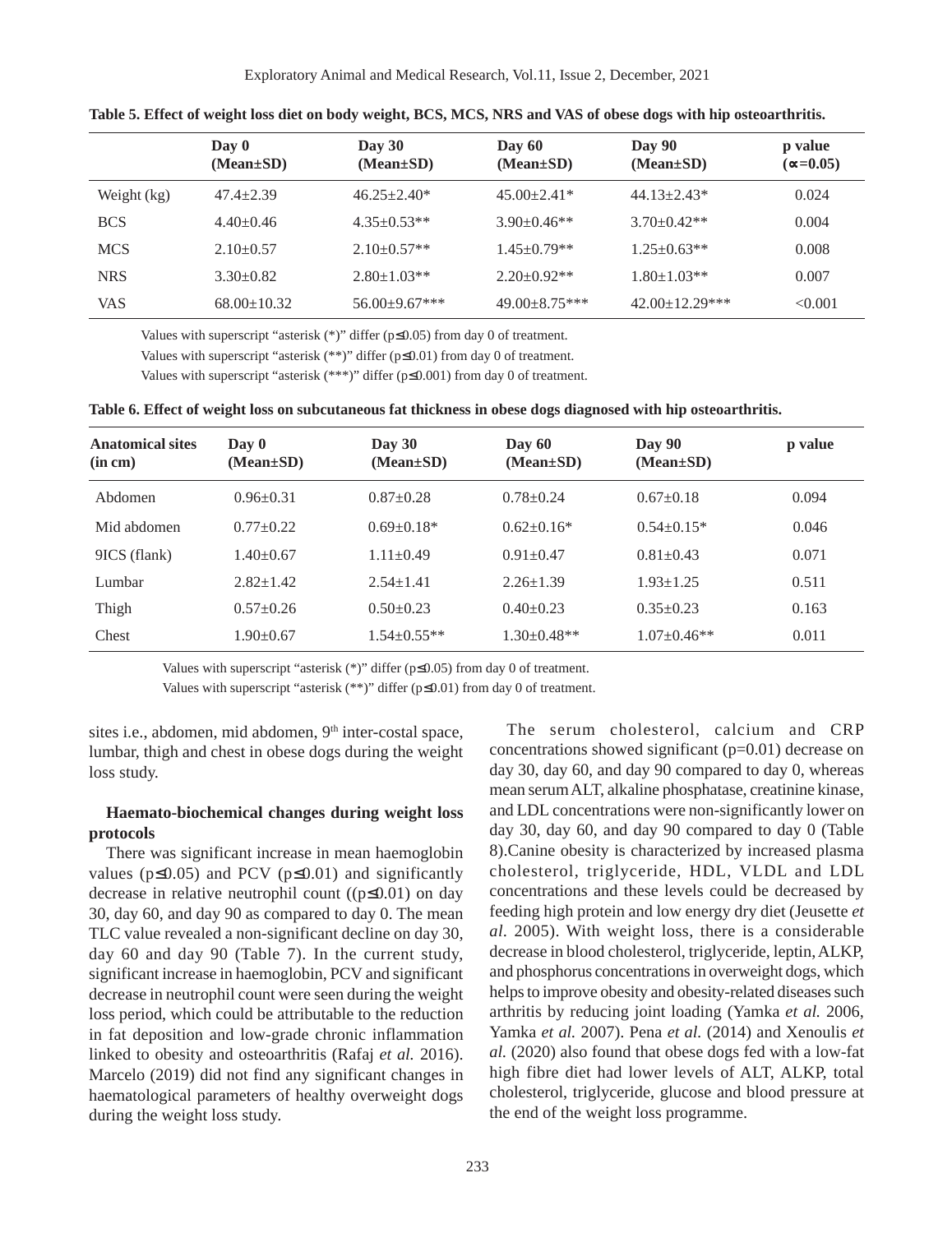Impact of weight loss on lameness associated with hip oste...

|   | <b>Parameter</b>                | Day 0                | Day 30                 | Day 60                 | <b>Day 90</b>          | p value<br>$({\rm \acute{a}}=0.05)$ |
|---|---------------------------------|----------------------|------------------------|------------------------|------------------------|-------------------------------------|
|   | $Hb(g\%)$                       | $12.15 \pm 1.17$     | $13.38 \pm 1.40*$      | $12.22 \pm 0.37*$      | $12.73 \pm 0.35*$      | 0.022                               |
|   | $TLC$ ( $\mu$ L <sup>-1</sup> ) | 17869.20±6822.24     | $16079.20 \pm 5417.62$ | $14920.00 \pm 2618.48$ | 14968.30±2502.39       | 0.472                               |
| N | Relative $(\%)$                 | $82.70 \pm 6.73$     | $76.90 \pm 7.82**$     | 74.80±4.89**           | $74.10 \pm 1.19$ **    | 0.008                               |
|   | Absolute $(\mu L^{-1})$         | 15017.38±6456.51     | $12664.47 \pm 5781.20$ | 11111.94±2547.74       | $11109.00 \pm 1966.35$ | 0.208                               |
| L | Relative $(\%)$                 | $14.50 \pm 5.62$     | $16.20 \pm 5.53$       | $14.50 \pm 5.25$       | $13.10\pm4.58$         | 0.632                               |
|   | Absolute $(\mu L^{-1})$         | $2318.70 \pm 577.18$ | $2361.39 \pm 342.00$   | $2060.59 \pm 501.13$   | 1889.88±500.83         | 0.120                               |
| M | Relative $(\% )$                | $0.40 \pm 1.26$      | $0.40 \pm 1.26$        | $0.00 \pm 0.00$        | $0.00 \pm 0.00$        | 0.576                               |
|   | Absolute $(\mu L^{-1})$         | $100.36 \pm 317.37$  | $45.60 \pm 144.20$     | $0.00 \pm 0.00$        | $0.00 \pm 0.00$        | 0.530                               |
| E | Relative $(\%)$                 | $2.10\pm3.07$        | $0.20 \pm 0.63*$       | $0.60 \pm 1.35$ *      | $0.00 \pm 0.00$        | 0.039                               |
|   | Absolute $(\mu L^{-1})$         | $377.85 \pm 542.64$  | $28.80 \pm 91.07$ *    | 73.80±157.43*          | $0.00 \pm 0.00$        | 0.020                               |
|   | TEC $(x10^6 \mu L^{-1})$        | $6.27 \pm 0.45$      | $6.49 \pm 0.22$        | $6.42 \pm 0.42$        | $6.53 \pm 0.18$        | 0.374                               |
|   | $PCV$ $(\% )$                   | $36.27 \pm 2.59$     | $39.42 \pm 7.82**$     | $36.19 \pm 1.03**$     | $37.80 \pm 0.76$ **    | 0.010                               |
|   | Platelets $(x10^3 \mu L^{-1})$  | $286.40 \pm 57.22$   | $301.40 \pm 78.31$     | $253.00 \pm 54.39$     | $520.60 \pm 770.02$    | 0.412                               |
|   | $ESR$ (mm/Hr)                   | $4.60 \pm 2.17$      | $7.40 \pm 5.4$         | $7.80 \pm 10.82$       | $3.90 \pm 0.88$        | 0.398                               |

**Table 7. Effect of weight loss diet on haematological parameters (Mean ± SD) in obese dogs diagnosed with lameness.**

 $[N=$  Neutrophil,  $L =$  Lymphocyte,  $M =$  Monocyte,  $E =$  Eosinophil]

Values with superscript "asterisk (\*)" differ (P≤0.05) from day 0 of treatment.

Values with superscript "asterisk (\*\*)" differ (P≤0.01) from day 0 of treatment.

| Table 8. Effect of weight loss diet on biochemical parameters (Mean±SD) in obese dogs diagnosed with lameness. |  |  |  |
|----------------------------------------------------------------------------------------------------------------|--|--|--|
|----------------------------------------------------------------------------------------------------------------|--|--|--|

| <b>Parameter</b>          | Day 0               | Day $30$              | Day 60               | Day 90                | p value |
|---------------------------|---------------------|-----------------------|----------------------|-----------------------|---------|
| ALT (IU/L)                | $51.60 \pm 29.27$   | $41.40 \pm 8.54$      | $40.10 \pm 7.25$     | $35.25 \pm 3.24$      | 0.147   |
| ALKP (IU/L)               | $123.55 \pm 58.69$  | $102.05 \pm 30.71$    | $96.75 \pm 27.41$    | $86.45 \pm 25.42$     | 0.186   |
| Creatinine kinase (mg/dl) | $198.20 \pm 145.88$ | $189.00 \pm 124.68$   | 184.70±93.55         | $146.10\pm 74.38$     | 0.745   |
| BUN (mg/dl)               | $7.50 \pm 1.72$     | $8.70 \pm 2.11$       | $8.50 \pm 1.72$      | $8.10 \pm 1.10$       | 0.418   |
| Creatinine (mg/dl)        | $0.68 \pm 0.17$     | $0.72 \pm 0.21$       | $0.87 \pm 0.26$      | $0.70 \pm 0.16$       | 0.163   |
| Calcium $(mg/dl)$         | $10.63 \pm 0.33$    | $10.37 \pm 0.29**$    | $10.25 \pm 0.17**$   | $10.16 \pm 0.41**$    | 0.011   |
| Phosphorous (mg/dl)       | $3.53 \pm 0.46$     | $5.18 \pm 2.8$        | $4.26 \pm 0.40$      | $4.02 \pm 0.33$       | 0.094   |
| Cholesterol (mg/dl)       | $191.00 \pm 25.36$  | $178.60 \pm 21.41$ ** | $167.20 \pm 20.62**$ | $159.40 \pm 17.81$ ** | 0.013   |
| Triglycerides (mg/dl)     | $73.90 \pm 11.05$   | 74.70±9.74            | $71.20 \pm 10.57$    | $70.70 \pm 10.20$     | 0.783   |
| $LDL$ (mg/dl)             | $86.12 \pm 25.12$   | $66.36 \pm 27.51$     | $62.24 \pm 23.28$    | $57.57 \pm 22.87$     | 0.069   |
| $VLDL$ (mg/dl)            | $14.78 \pm 2.21$    | $14.94 \pm 1.95$      | $14.16 \pm 2.20$     | $13.86 \pm 2.32$      | 0.652   |
| $HDL$ (mg/dl)             | $90.10 \pm 21.59$   | $97.30 \pm 16.54$     | $90.80 \pm 19.31$    | $88.00 \pm 20.29$     | 0.738   |
| CRP(U/L)                  | $4.80 \pm 1.03$     | $4.40 \pm 0.84*$      | $3.90 \pm 0.32*$     | $4.00 \pm 0.00*$      | 0.022   |
| Fibrinogen (mg/dl)        | $240.00 \pm 84.33$  | $240.00 \pm 84.33$    | 240.00±126.49        | $200.00 \pm 0.00$     | 0.665   |

Values with superscript "asterisk (\*)" differ (p≤0.05) from day 0 of treatment.

Values with superscript "asterisk (\*\*)" differ (p≤0.01) from day 0 of treatment.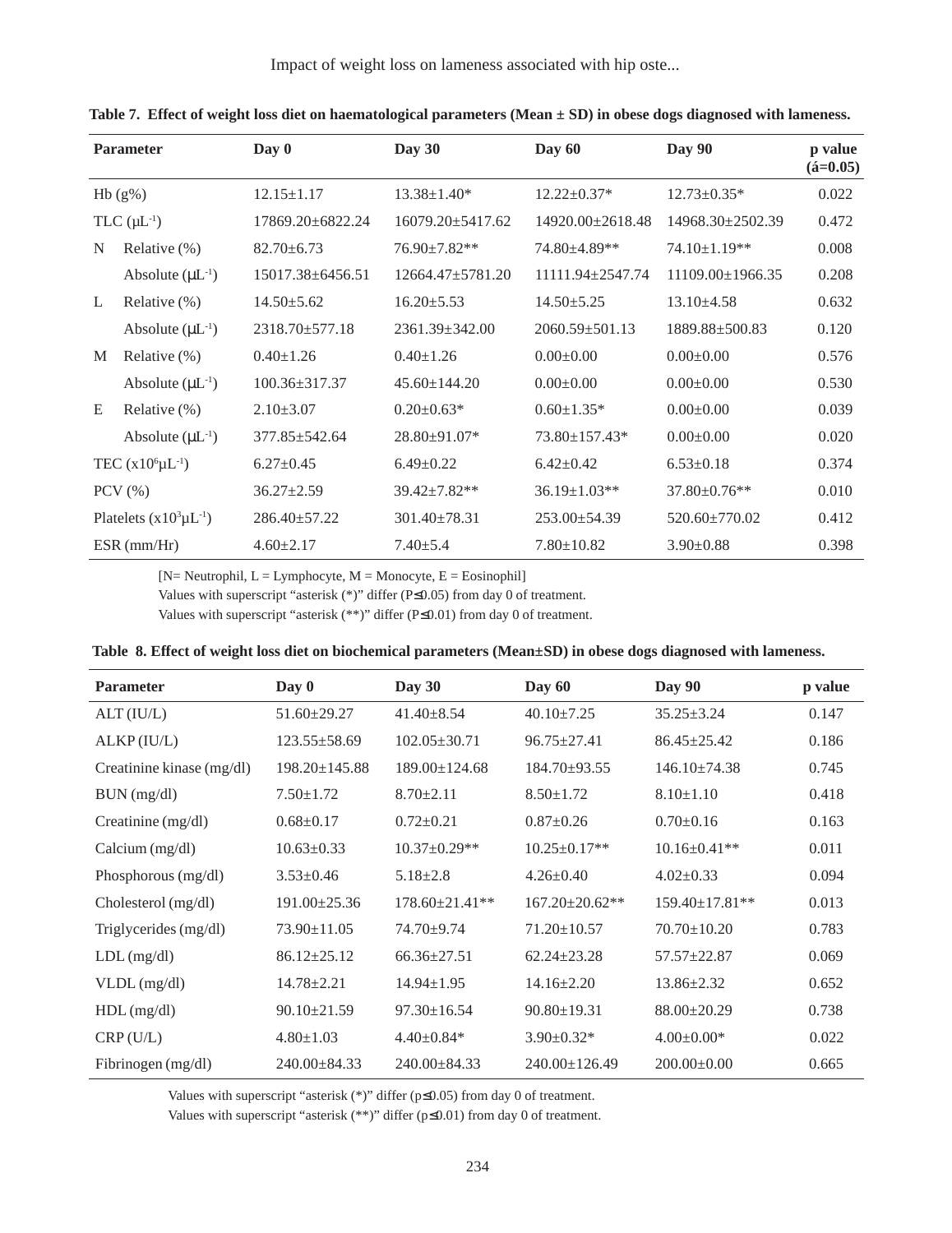Increased calcium increases lipogenesis while inhibiting lipolysis, resulting in triglyceride build-up in adipocytes and obesity in humans (Shi *et al.* 2000). Sergeev and Song (2014) found that increasing calcium ion mediated apoptosis of white adipose tissue by activating the calcium/caspase/calpain-dependent pathway reduces diet-induced obesity in mice. These studies suggested that increase in intracellular calcium levels promotes obesity but by feeding high calcium weight loss diet intracellular calcium levels are decreased hence promotes weight loss. The present findings also supported these studies that decrease in intracellular calcium concentration results into weight loss in overweight and obese dogs fed with weight loss diet along with calcium supplementation.

The present study findings were in agreement with German *et al.* (2009), who reported significant decrease in plasma concentration of tumour necrosis factor-∝ (TNF-∝), haptoglobin and C-reactive protein (CRP) in overweight and obese dogs fed with high protein medium fibre or high protein high fibre diet on dry matter basis. They suggested that obesity in dogs is a subclinical inflammatory state which improves with weight loss. Wakshlag *et al.* (2011) also reported that serum CRP and Monocyte Chemoattractant protein-1 (MCP-1) are used as indicator of chronic inflammation associated with obesity in dogs. After weight loss, there was significant decrease in serum CRP and MCP-1 concentrations which suggested improvement in chronic inflammation state in obese dogs with osteoarthritis.

## **CONCLUSION**

In obese dogs with osteoarthritis, a high-protein, lowfat weight-loss diet combined with conservative therapy is proved successful in managing lameness and hence improving the quality of life of the animal as well as their owners. Weight loss helps in improving NRS and VAS lameness score by reducing joint load. It also helps in reducing serum cholesterol, triglyceride levels and reducing subclinical inflammatory state of obesity.

#### **ACKNOWLEDGEMENT**

The authors are grateful to Department of Biotechnology, New Delhi for funding through DBT-GADVASU Canine Research Centre and Network vide order no. BT/ADV/Canine Health/GADVASU/2017- 2018. Sincere thanks are also due to Dr. Neeraj Kashyap, Department of Animal Genetics and Breeding for helping in statistical analysis of data.

#### **REFERENCES**

Aaboe J, Bliddal H, Messier SP, Alkjaer T, Henriksen M (2011) Effects of an intensive weight loss program on knee joint loading in obese adults with knee osteoarthritis. Osteoarthr Cartil 19: 822-828.

Anderson KL, O'Neil DG, Brodbelt DC, Church DB, Meeson RL *et al.* (2018) Prevalence, duration and risk factors for appendicular osteoarthritis in a UK dog population under primary veterinary care. Sci Rep 8: 1-12.

Belshaw Z (2017) Decision making and welfare assessment in canine osteoarthritis. PhD Thesis, University of Nottingham.

Bissot T, Servet E, Biourge V (2006) Energy allowance to induce weight loss is affected by breed and sex but not diet. In: 10<sup>th</sup>. Congress of the European society of veterinary and comparative nutrition 2006.

Brooks D, Churchill J, Fein K, Linder D, Michel KE *et al.* (2014) AAHA weight management guidelines for dogs and cats. J Am Anim Hosp Assoc 50: 1-11.

Bland SD (2015) Canine osteoarthritis and treatments: A review. Vet Sci Dev 5: 84-89.

Budsberg SC, Bartges JW (2006) Nutrition and osteoarthritis in dogs: does it help. Vet Clin Small Anim 36: 1307-1323.

Christmann U, Becvarova I, Were S, Meyer HP (2015) Effectiveness of a new weight management food to achieve weight loss and maintenance in client-owned obese dogs. Intern J Appl Res Vet Med 13(2): 104-116.

Friedewald WT, Levy RI, Fredrickson DS (1972) Estimation of the concentration of low-density lipoprotein cholesterol in plasma, without use of the preparative ultracentrifuge. Clin Chem 18: 499-502.

German AJ, Hervera M, Hunter L, Holden SL, Morris PJ *et al.* (2009) Improvement in insulin resistance and reduction in plasma inflammatory adipokines after weight loss in obese dogs. Domest Anim Endocrinol 37: 214-226.

German AJ, Ryan VH, German AC, Wood IS, Trayhurn P (2010) Obesity, its associated disorders and the role of inflammatory adipokines in companion animals. Vet J 185: 4-9.

German AJ, Holdon SL, Wiseman-Orr ML, Reid J, Nolan AM *et al.* (2012) Quality of life is reduced in obese dogs but improves after successful weight loss. Vet J 192: 428-434.

Jeusette IC, Lhoest ET, Istasse LP, Dienz MO (2005) Influence of obesity on plasma lipid and lipoprotein concentrations in dogs. Am J Vet Res 66: 81-86.